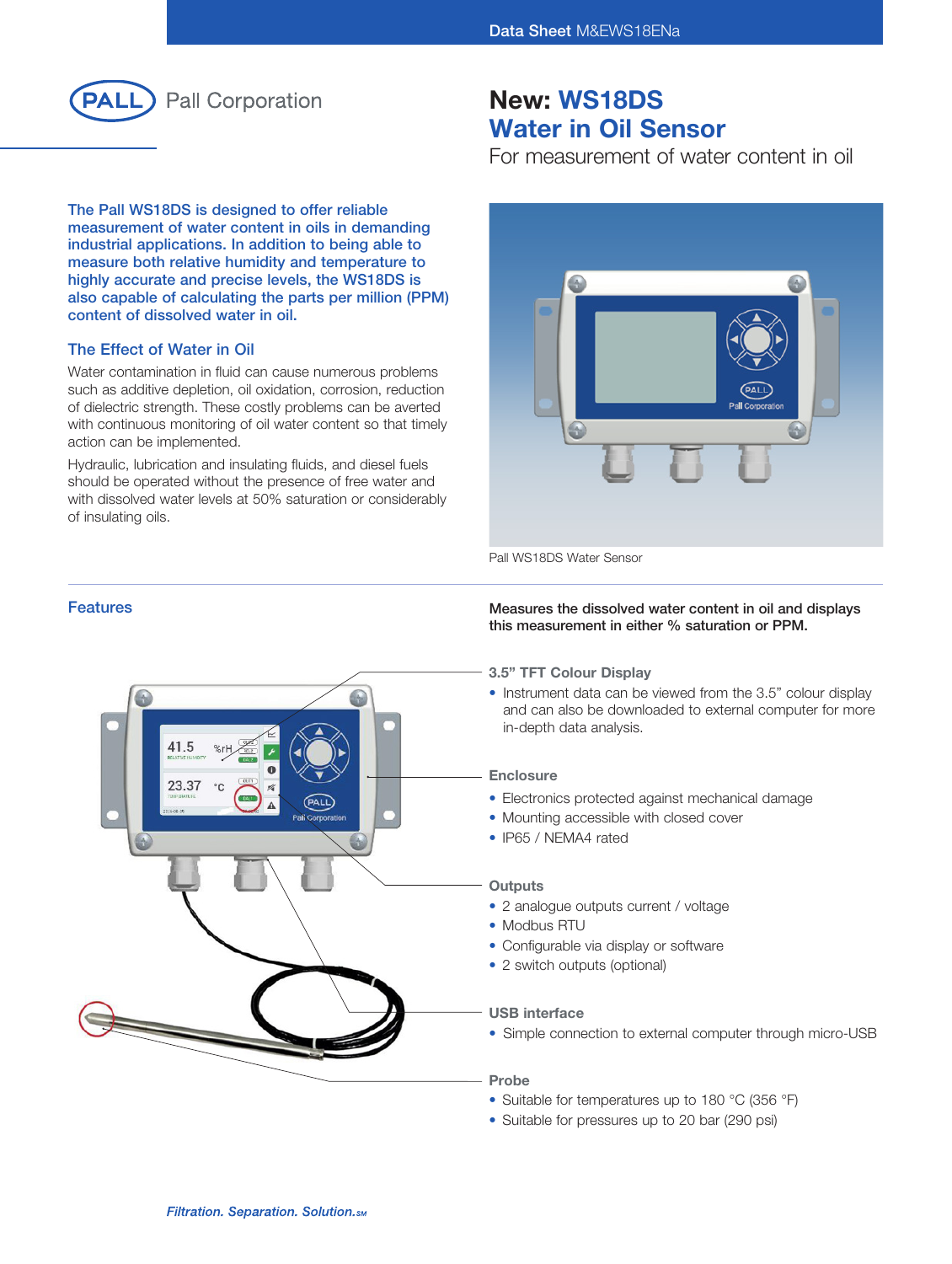## **Display**



- Shows up to 4 measurands simultaneously
- Display alarms for customer specific limits
- Configure and scale outputs
- Configure Modbus settings
- All measured and calculated values logged continuously
- Logs up to 3 months depending on sampling rate
- Download data via integrated USB port and Pall software
- View all device relevant information in a matter of clicks

# Modular Housing

The upper part of the transmitter that encloses the electronics can be separated from the base unit for service or adjustments. The base remains mounted and the cabling intact, even when the unit is being serviced.

A polycarbonate plate on the inside of the housing prevents damage to the electronic board during installation or service.



# Ordering Information

Table 1 Code **Omit** R M  $\overline{\vee}$ 

# Water Sensor P/N: WS18DS 1 2 3 4

Display options No options Relay Alarms RS485 / Modbus AC Power

| Code            | Probe Fitting                | Code | Probe Length    | Code | Cable Length              |
|-----------------|------------------------------|------|-----------------|------|---------------------------|
| <b>B08</b>      | 1/2" NPT thread              | Omit | 100 mm (3.9 in) | Omit | $(6.56)$ ft)<br>2M        |
| C <sub>08</sub> | 1/ <sub>2</sub> " ISO thread |      | 200 mm (7.9 in) | 05   | $(16.4 \text{ ft})$<br>5M |
|                 |                              |      |                 | 10   | 10M (32.81 ft)            |

| WS18DSB08           | WS18DSC08           | WS18DSRB08  | WS18DSRC08  |
|---------------------|---------------------|-------------|-------------|
| <b>WS18DSB0805</b>  | <b>WS18DSC0805</b>  | WS18DSRB08L | WS18DSMB08L |
| <b>WS18DSB0810</b>  | <b>WS18DSC0810</b>  | WS18DSMC08  | WS18DSMB08  |
| WS18DSB08L          | WS18DSC08L          | WS18DSMC08L | WS18DSRC08L |
| WS18DSB08L05        | WS18DSC08L05        | WS18DSVB08  | WS18DSVC08  |
| <b>WS18DSB08L10</b> | <b>WS18DSC08L10</b> | WS18DSVB08L | WS18DSVC08L |

# **Dimensions**

All dimensions in mm

# Housing (polycarbonate housing):